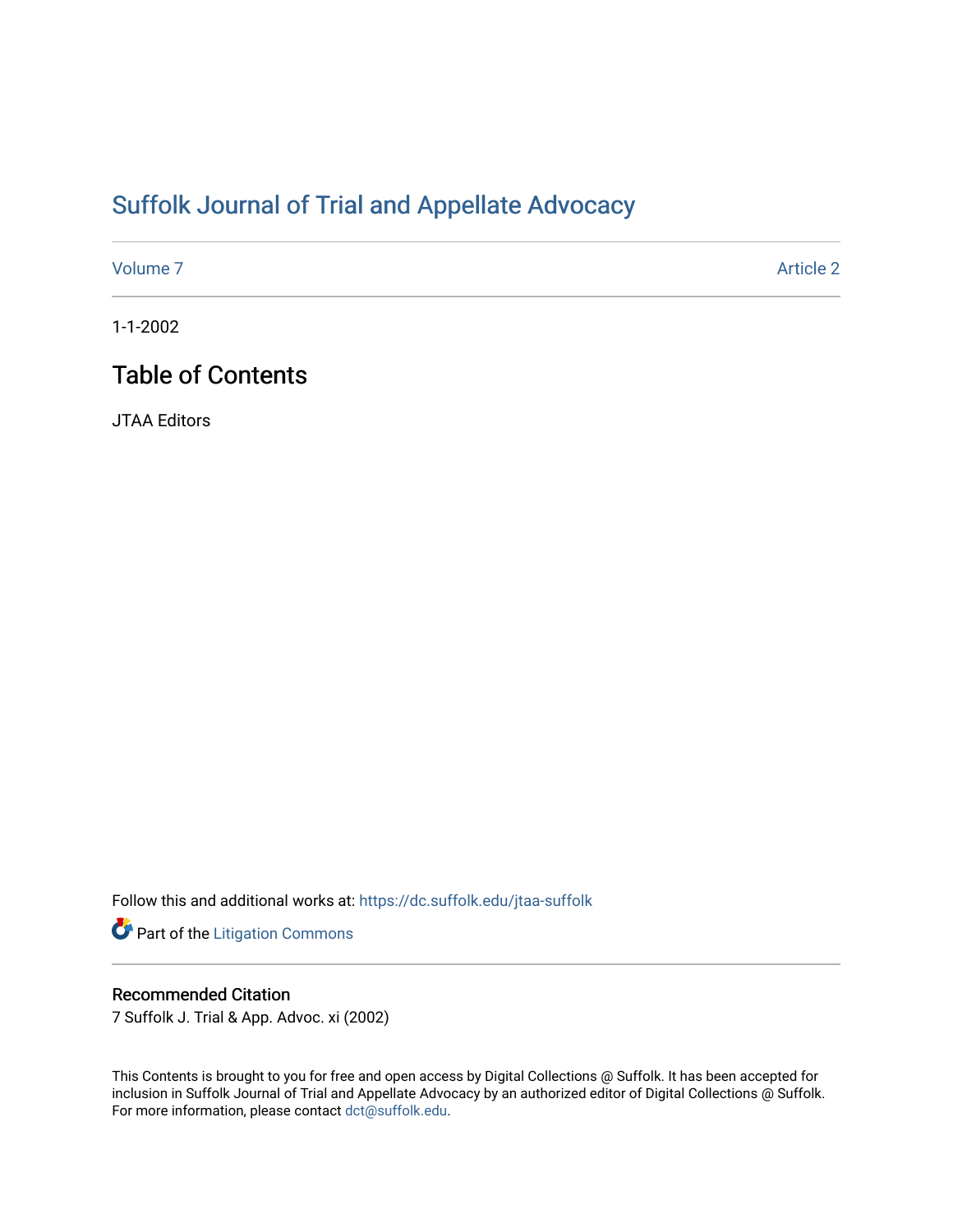### **SUFFOLK UNIVERSITY** LAW **SCHOOL**

# **SUFFOLK JOURNAL** OF TRIAL **& APPELLATE ADVOCACY**

| <b>Volume VII</b>                                 | 2002 |
|---------------------------------------------------|------|
| <b>TABLE OF CONTENTS</b>                          |      |
|                                                   |      |
| <b>ARTICLE</b>                                    |      |
| Revisiting Expert Testimony on the Reliability of |      |
|                                                   |      |

## **NOTES** Federal Law's Indifference to Housing Discrimination Based on Sexual Orientation **............................................................... 11** Hysteria Trumps First Amendment: Balancing Student Speech with School Safety **................................. 39** Circuit Court Interpretations of What Constitutes a Successive Habeas Corpus Motion Under the Anti-Terrorism and Effective Death Penalty Act of **1996** .............. **55** Jumping the Distinctiveness Hurdle: Registrability of Trademarks with High Technology Word Compositions .............. **69** Does Anyone Know the Required State of Mind?: The Uncertainty Created **by** the Vagueness of the Private Securities Litigation Reform Act of **1995 ........................... 81** Juvenile Record Expunction:

| JUVENNE RECOFU EXPUNCHON: |  |
|---------------------------|--|
|                           |  |